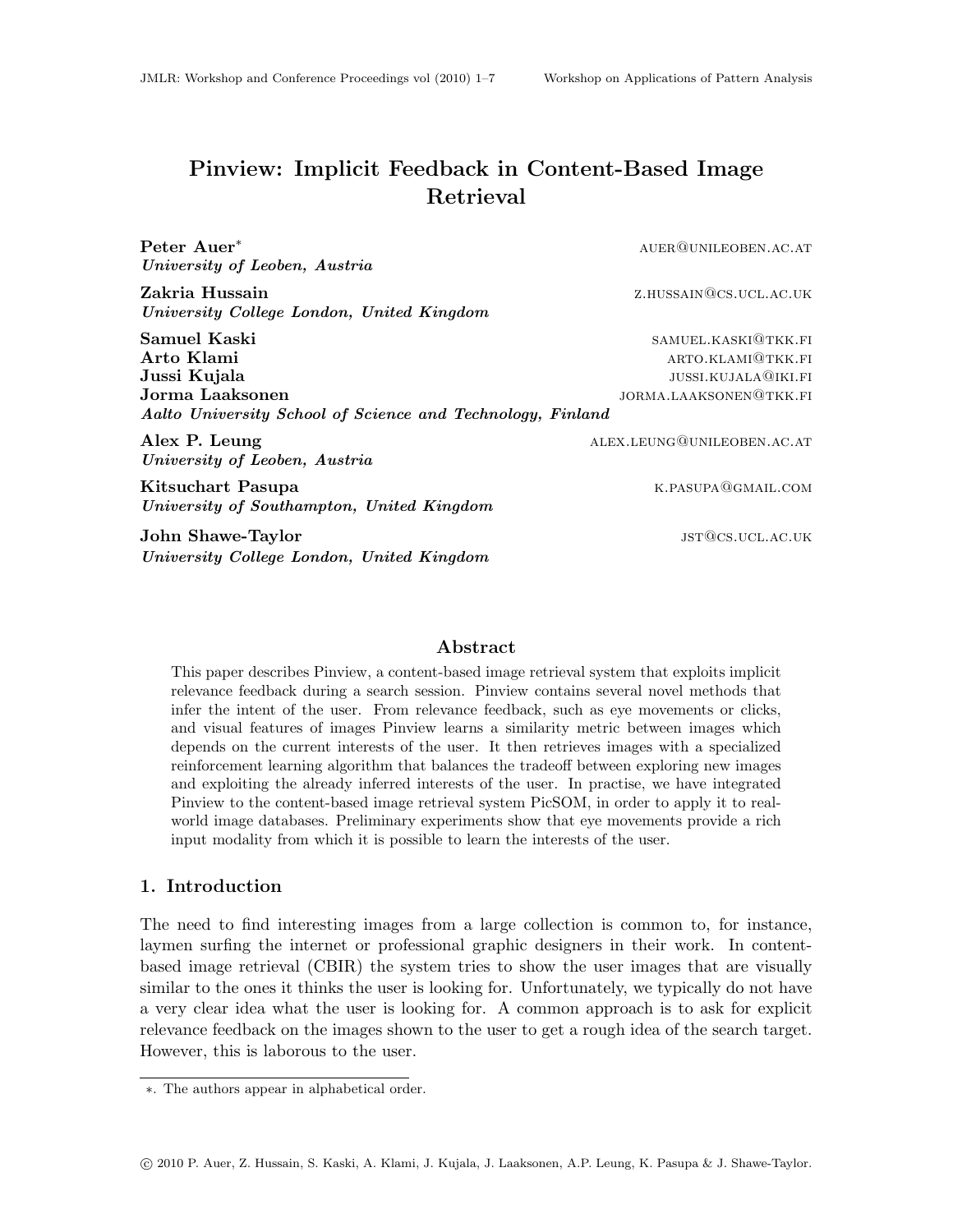Another approach is to obtain the relevance feedback implicitly, by measuring attention patterns of the users and inferring the relevance of the seen images from these (Kelly and Teevan, 2003; Klami et al., 2008). This is the approach taken by Pinview, a CBIR system presented in this paper. It uses eye movements as implicit relevance feedback on the images to infer the relevance of seen images in order to proactively show new images. Pinview must solve several subproblems to take advantage of the recorded implicit feedback. Which features of the images are interesting and how does the user perceive them? Given that we are able to show the user only a limited number of images, how should we balance the fact that we should both exploit our limited knowledge of the query and explore new kinds of images? Section 2 presents details on how Pinview answers these questions. Section 3 gives results of preliminary experiments we performed with the Pinview system. Finally, Section 4 concludes.



# 2. System Components

Figure 1: Main components and data flow in Pinview.

This section describes the main components of the PinView CBIR system, visually summarized in Figure 1. From eye movements the system predicts relevances of seen images. Tensor decomposition and multiple kernel learning algorithms then infer a metric between images using known low-level visual features of the images and relevance feedback on the seen images. Finally, specialized exploration-exploitation algorithm LINREL suggests new images to be shown to the user, and they are referred from a database and displayed through the PicSOM backend (Laaksonen et al., 2002). In the following sections we will go through these components in more detail.

# 2.1. Relevance Prediction

Pinview infers relevance of images during a search task from eye movements of the user. For each seen image Pinview extracts 33 statistical features including the logarithm of the total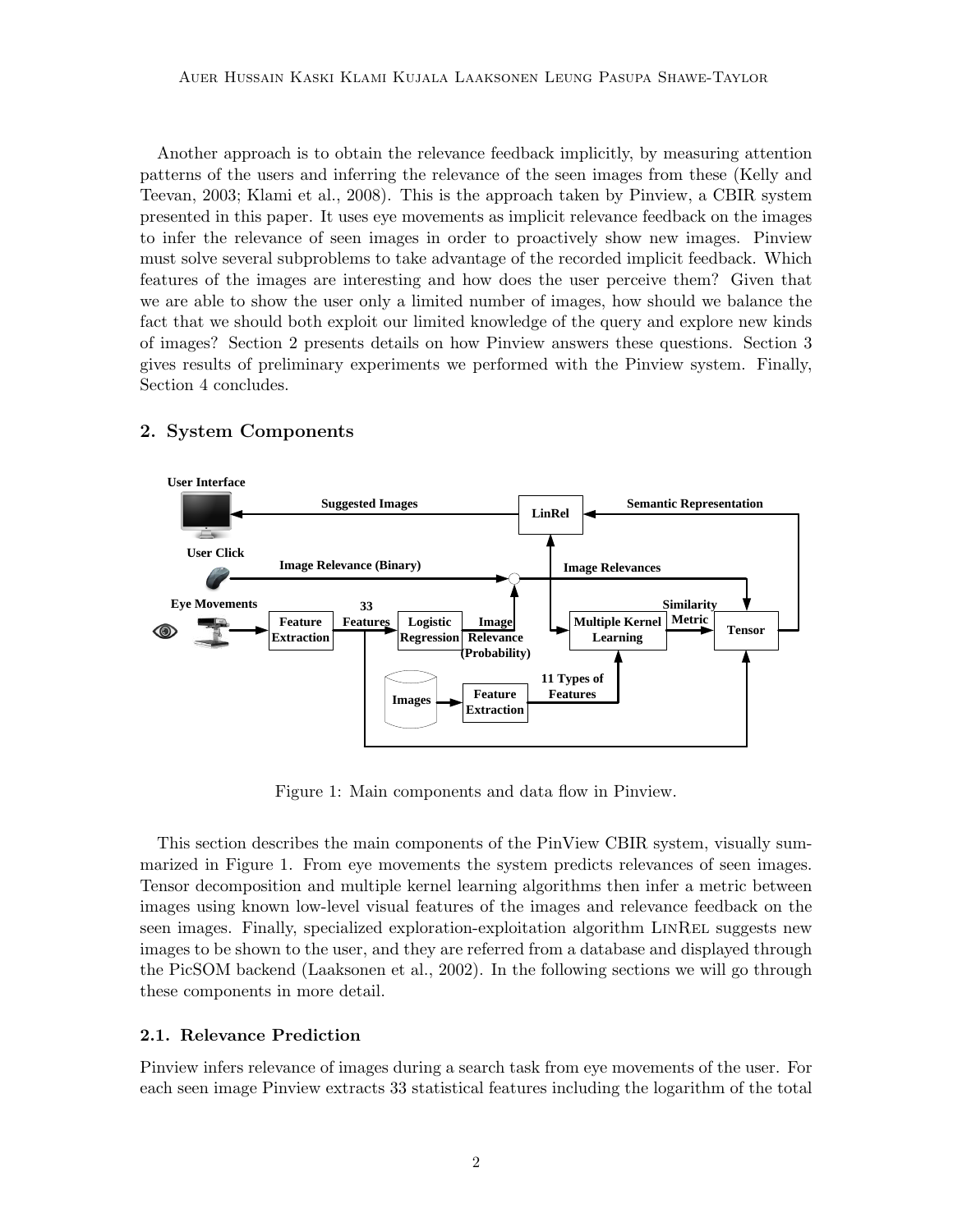time the image was looked at and features capturing regressions to already seen images. The relevance of an image is predicted from the features using a logistic regression model trained on a data set of previously collected online search sessions. Similar relevance prediction has been applied earlier in (Puolamäki et al., 2005).

#### 2.2. Tensor Decomposition

There exists some kind of a relationship between eye movements and image features. We learn the relationship by using tensor representation which creates an implicit correlation space. The tensor representation can simply be computed by taking dot products between each individual kernel matrix of each view (Szedmak et al., 2005; Pulmannová, 2004). Then we use this kernel to train a tensor kernel SVM (Hardoon and Shawe-Taylor, 2010) to generate a weight matrix which is composed of both views. As we do not have the eye movement features for images not yet displayed to the user, we need to decompose the weight matrix into one weight vector per view. This has been resolved by (Hardoon and Shawe-Taylor, 2010) who propose a novel singular value decomposition (SVD) like approach for decomposing the resulting tensor weight matrix into its two component parts, without needing to directly access the feature space.

A preliminary study of combining eye movement and image features using tensor decomposition with the Ranking SVM can be found in (Hardoon and Pasupa, 2010).

### 2.3. Multiple Kernel Learning

Learning the similarity measures or metric of importance for our CBIR task is of upmost importance. Some image searches may require a combination of image features to quickly distinguish the relevant from other less relevant images. For instance, colour and texture features may be important to find pictures of snowscapes, whereas colour may be the only important feature needed to find images of blue skies. We would like to use a combination of the metrics as a cue to finding relevant images quickly and efficiently, and then pass this learnt metric (kernel) to the LINREL algorithm to be described in Section 2.4.

Multiple kernel learning (MKL) attempts to find a combination of kernels by solving a classification problem using a weighted combination of kernels. Given that our Pinview system will use several different feature extraction methods provided by the PicSOM engine, we view each one as a separate feature space – hence, giving us N different kernels  $\mathcal{K} =$  ${k_1, \ldots, k_N}$ . Using MKL we construct the kernel function

$$
k_{\eta}(I,J) = \sum_{i=1}^{N} \eta_i k_i(I,J),
$$

where the  $\eta = (\eta_1, \ldots, \eta_N)$  are the weights of the kernel functions  $k_i(I, J)$  between images I and J. We follow a simpler formulation of the algorithm described in (Hussain et al., 2008), which uses a parameter  $\lambda \in [0, 1]$  in order to move between a 1-norm regularisation (when  $\lambda = 1$ ) and a 2-norm regularisation (when  $\lambda = 0$ ). The justification of using this algorithm is that we expect to use many kernels in the beginning of the search and not too many near the end, as during the session we gain a better understanding of relevance inferred through (explicit) pointer clicks and (implicit) eye movements (as described in Section 2.1).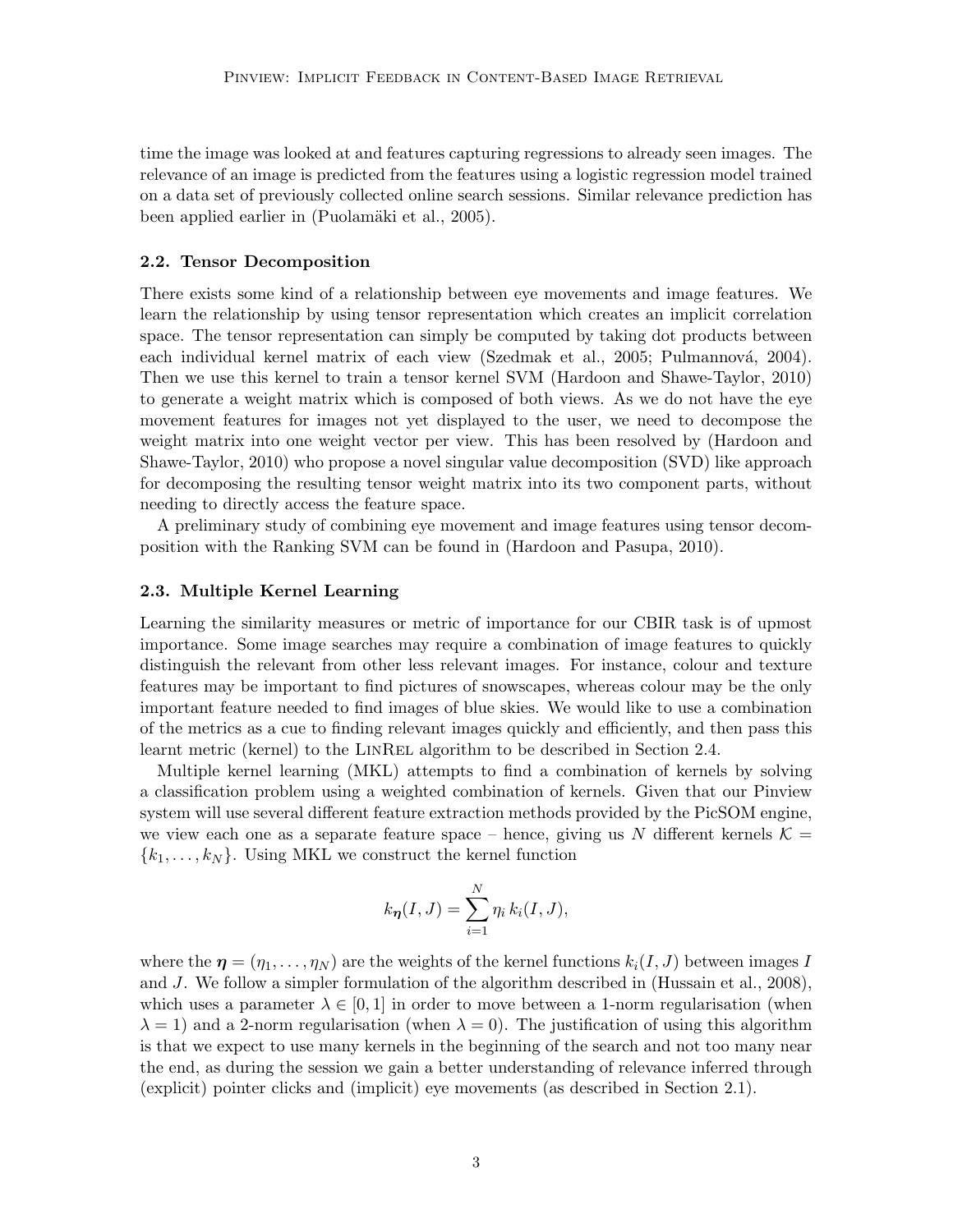# 2.4. LinRel

In CBIR the search engine faces a trade-off between exploration and exploitation. It can maintain an implicit or explicit representation of the estimate  $\hat{\mathbf{w}}$  of the unknown weight vector w which maps image features to relevance scores. When selecting the next image for presentation to the user, the search engine might simply select the image with the highest estimated relevance score based on  $\hat{\mathbf{w}}$ . But since the estimate  $\hat{\mathbf{w}}$  might be inaccurate, this exploitative choice might be suboptimal. Alternatively, the search engine might exploratively select an image for which the user feedback improves the accuracy of the estimate  $\hat{\mathbf{w}}$ , enabling better image selections in subsequent iterations.

In each iteration t, the LINREL algorithm obtains an estimate  $\hat{\mathbf{w}}_t$  by solving the linear regression problem (Auer, 2002)  $\mathbf{y}_t \approx \mathbf{X}_t \cdot \hat{\mathbf{w}}_t$ , where  $\mathbf{y}_t = (y_1 \cdots y_{t-1})^\top$  is the column vector of relevance scores received so far, and  $\mathbf{X}_t = (\mathbf{x}_1 \cdots \mathbf{x}_{t-1})^\top$  is the matrix of row feature vectors of the images presented so far. Based on the estimated weight vector  $\hat{\mathbf{w}}$ , LINREL calculates an estimated relevance score  $\hat{y}_I = \mathbf{x}_I \cdot \hat{\mathbf{w}}$  for each image I that has not already been presented to the user. To deal with the exploration-exploitation trade-off, LINREL selects for presentation not the image with largest estimated relevance score, but the image with the largest upper confidence bound for the relevance score. The upper confidence bound for an image I is calculated as  $\hat{y}_I + c\hat{\sigma}_I$ , where  $\hat{\sigma}_I$  is an upper bound on the standard deviation of the relevance estimate  $\hat{y}_I$ . The constant c is used to adjust the confidence level of the upper confidence bound.

In each iteration t the regularized LINREL algorithm for  $n = 1$  (Auer et al., 2009), calculates

$$
\mathbf{a}_I = \mathbf{x}_I \cdot (\mathbf{X}_t^\top \mathbf{X}_t + \mu \mathbf{I})^{-1} \mathbf{X}_t^\top
$$
\n(1)

for each image  $I$  and selects for presentation the images which maximize

$$
\mathbf{a}_I \cdot \mathbf{y}_t + \frac{c}{2} ||\mathbf{a}_I|| \tag{2}
$$

for some specified constant  $c > 0$ .

Kernelization. Kernel learning can be integrated into the LINREL algorithm. A kernel learning algorithm learns a suitable metric between images in respect to a user query, by finding a good kernel function. Since in each iteration the kernelized LINREL algorithm relies on a fixed kernel function, the integration of kernel learning into LINREL is very simple: LINREL calls the kernel learning algorithm in the beginning of each iteration and then uses the kernel matrix returned by the kernel learning algorithm. To kernelize LINREL (Auer et al., 2009),

$$
\mathbf{a}_I = (k(I, I_1) \cdots k(I, I_{t-1})) \cdot (\mathbf{K}_t + \mu \mathbf{I})^{-1},
$$

where  $I_1, \ldots, I_{t-1}$  are the images selected in iterations  $i = 1, \ldots, t-1$  and  $\mathbf{K}_t$  is the Gram matrix

$$
\mathbf{K}_t = (k(I_i, I_j))_{1 \leq i, j \leq t-1}.
$$

Thus  $a_I$  can be calculated by using only the kernel function  $k(\cdot, \cdot)$ . Since the selection rule (2) remains unchanged, this gives the kernelized version of LinRel.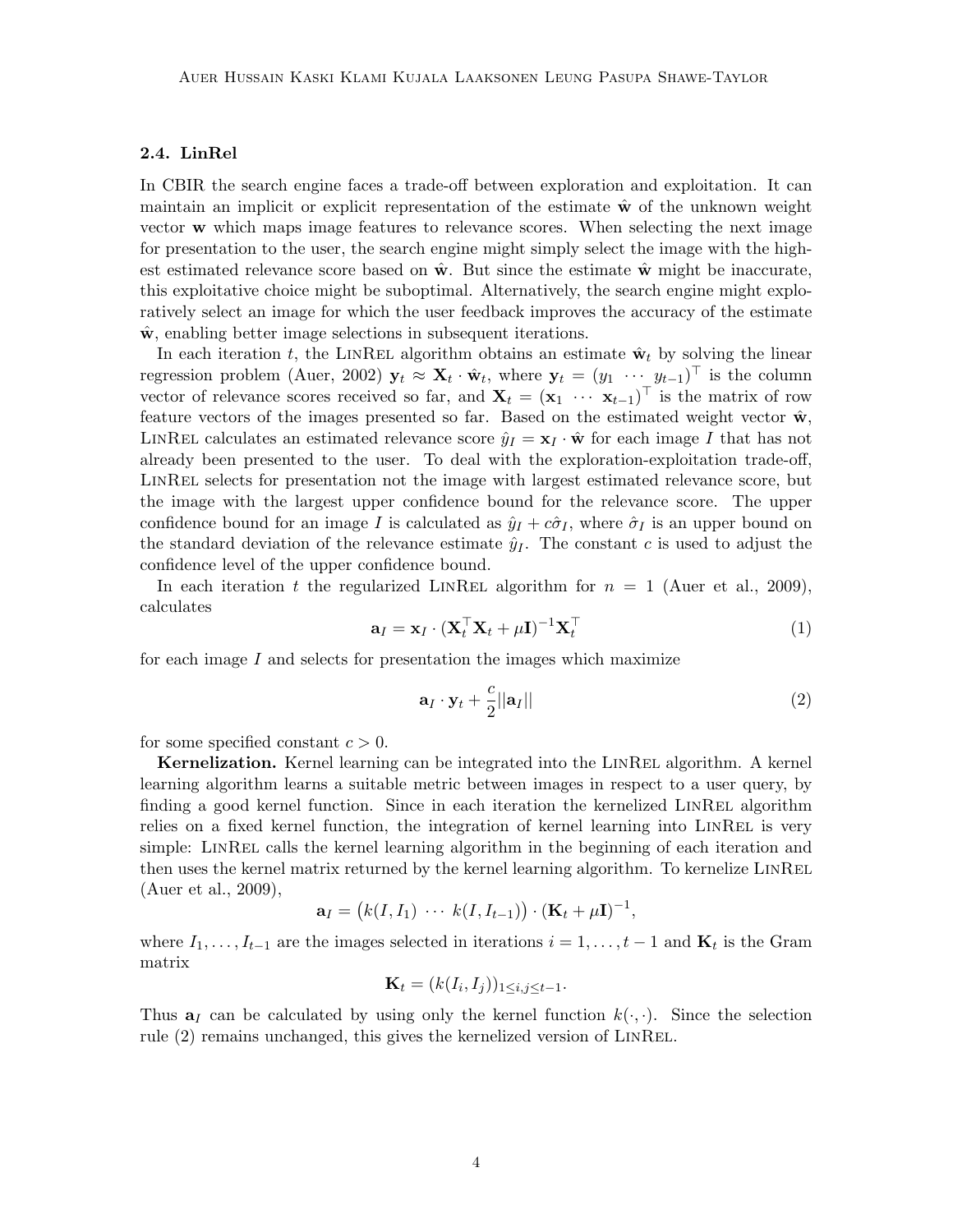# 3. Experiments

We have carried out a set of preliminary experiments on the Pinview system.

Data sets. We use a subset of the PASCAL Visual Object Classes Challenge 2007 (VOC2007) dataset. The number of images in the data set is 2501. It contains 20 nonexclusive image categories shown in Table 1.

Setup. We perform offline experiments with simulated search sessions. In each search session we iteratively use Pinview to select a total of 10 collages with 15 images in each. The target of each search session is one of the categories. We record the performance of Pinview with three possible feedback modalities which are described in the next paragraph. We also record the performance of a random baseline which simply returns random unseen images. The total number of the search sessions in each category is 30. The quality measure is precision that is the number of relevant images retrieved divided by the total number of retrieved images. The eye movements required by simulation were recorded with Tobii 1750 eye movement tracker in separate online experiments.

Feedback modalities. We use three different feedback modalities in the experiments. The first feedback modality FULL gives the true label of each seen image to Pinview. The second feedback modality Noisy is a noisy version of Full, where each nonrelevant label is independently flipped to relevant with probability 0.346 and each relevant label is flipped to nonrelevant with probability 0.244 (these numbers were estimated from the noise of eye movement relevance prediction in online experiments). The final feedback modality Simulated gives simulated eye movements to Pinview. The simulated eye movements are selected from a pool of previously recorded eye movements from online experiments. We split the eye movements to a positive group and a negative group depending on whether the image was relevant or nonrelevant in the task where it was recorded. In the offline experiment we sample eye movements from the positive group for relevant images and from the negative group for nonrelevant images. Hence, we are able to approximate the online performance of Pinview in an offline experiment.

Table 1 gives the results. FULL feedback corresponds to the performance of Pinview under ideal conditions, where the user is able and willing to provide perfect feedback. Noisy and Simulated provide lower bounds for the performance using only the implicit feedback. The real mean performance of the full system in online experiments is between these two numbers. Note that the results are noisy which is clearly visible in the results of the individual categories, even to the extent that the explicit feedback is harmful in four categories. Also, in these experiments the average precision was maximized, which might have had a negative impact on the performance of individual categories.

# 4. Conclusions

This paper described the first version of CBIR system called Pinview which records implicit relevance feedback signals from the users and infers the intent of the user using several novel machine learning methods. Our results indicate that we can infer relevance of images relatively well from eye movements. Hence, we can unobtrusively improve user experience by adapting user interface to the interests of the user. In the future we plan to perform online experiments on real subjects.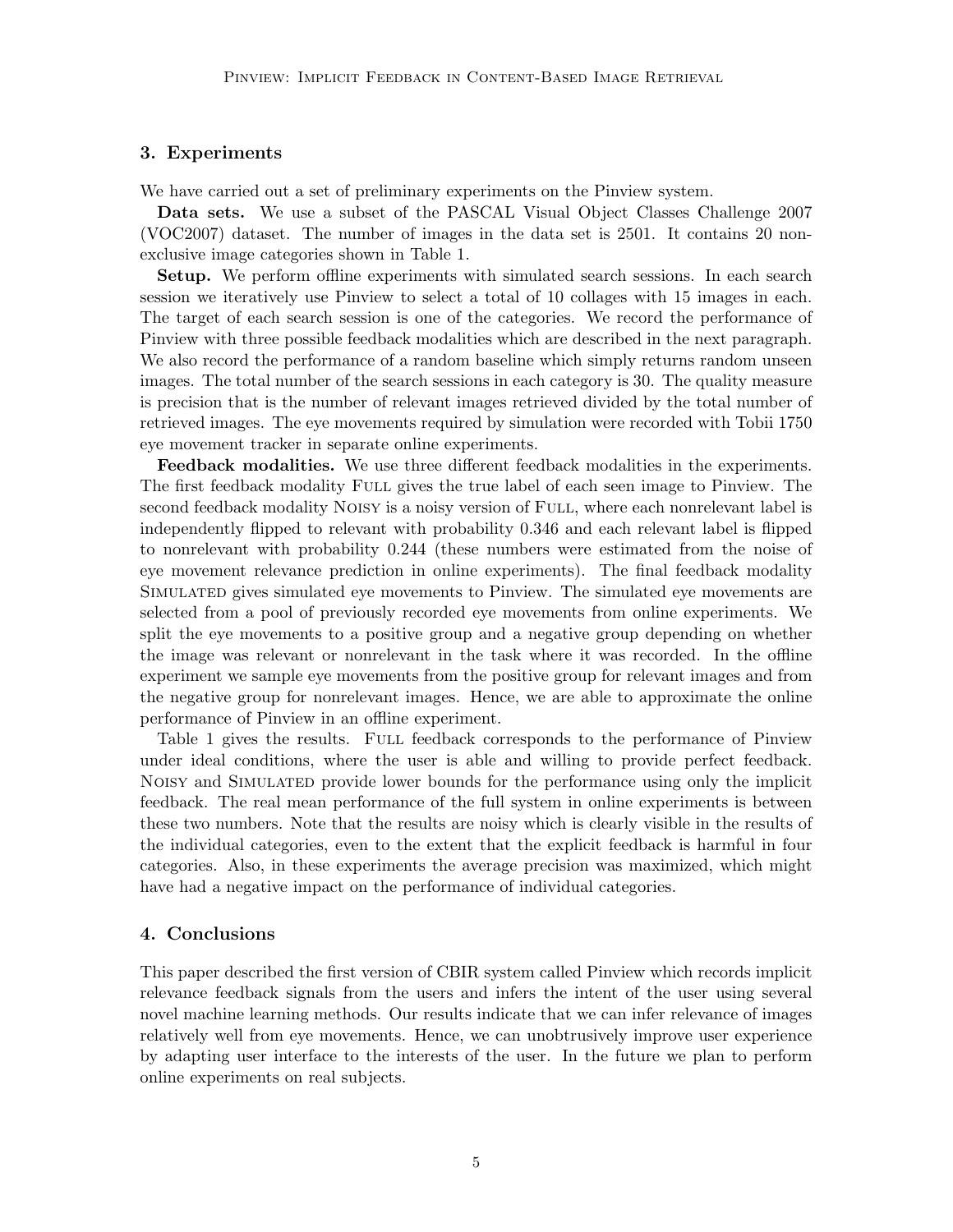| <b>CATEGORY</b>  | <b>BASELINE</b> | FULL    | <b>NOISY</b> | SIMULATED |
|------------------|-----------------|---------|--------------|-----------|
| CAT              | 7.7             | 26.6    | 7.4          | 5.5       |
| Dog              | 9.7             | 9.9     | 9.7          | 7.9       |
| Cow              | 3.1             | $1.6\,$ | 3.6          | 4.0       |
| HORSE            | 7.2             | 9.5     | 10.8         | 10.5      |
| <b>PERSON</b>    | 44.0            | 71.6    | 65.0         | 68.0      |
| <b>BIRD</b>      | 7.4             | 22.8    | 8.9          | 4.5       |
| SHEEP            | 14.1            | 26.4    | 14.0         | 10.6      |
| AEROPLANE        | 8.9             | 48.9    | 18.9         | 25.0      |
| <b>BICYCLE</b>   | 4.7             | 4.2     | 6.7          | 8.0       |
| <b>BOAT</b>      | 3.3             | 26.4    | 2.9          | 1.0       |
| <b>BUS</b>       | 4.6             | 9.9     | 4.4          | 2.1       |
| $_{\rm CAR}$     | 16.2            | 36.9    | 5.9          | 16.5      |
| <b>MOTORBIKE</b> | 4.8             | 2.4     | $6.6\,$      | 9.0       |
| TRAIN            | 4.4             | 14.1    | 6.2          | 4.5       |
| <b>BOTTLE</b>    | 5.9             | 10.9    | 8.3          | 12.0      |
| <b>CHAIR</b>     | 25.8            | 46.4    | 36.3         | 33.8      |
| DININGTABLE      | 12.9            | 19.2    | 18.8         | 21.5      |
| POTTEDPLANT      | 11.1            | 14.3    | 13.2         | 19.8      |
| <b>SOFA</b>      | 18.2            | 18.1    | 20.4         | 23.1      |
| TV-MONITOR       | 8.2             | 28.1    | 11.5         | 15.1      |
| AVERAGE          | 11.1            | 22.4    | 15.1         | 15.0      |
|                  |                 |         |              |           |

| Table 1: Precision of Pinview in percentage points with different input modalities compared |  |  |  |
|---------------------------------------------------------------------------------------------|--|--|--|
| to the random baseline on several categories.                                               |  |  |  |

Acknowledgments. The research leading to these results has received funding from the European Community's Seventh Framework Programme (FP7/2007–2013) under grant agreement n° 216529, Personal Information Navigator Adapting Through Viewing, Pin-View, and IST Programme of the European Community, under the PASCAL2 Network of Excellence, IST-2007-216886. This publication only reflects the authors' views.

# References

- Peter Auer. Using confidence bounds for exploration-exploitation trade-offs. Journal of Machine Learning Research, 3:397–422, 2002.
- Peter Auer, Alex Leung, Zakria Hussain, and John Shawe-Taylor. Report on using side information for exploration-exploitation trade-offs. PinView FP7-216529 Deliverable D4.2.1, 2009. URL http://www.pinview.eu/.
- David R. Hardoon and Kitsuchart Pasupa. Image ranking with implicit feedback from eye movements. In Proceedings of ETRA 2010: ACM Symposium on Eye-Tracking Research & Applications, pages 291–298. ACM, 2010.